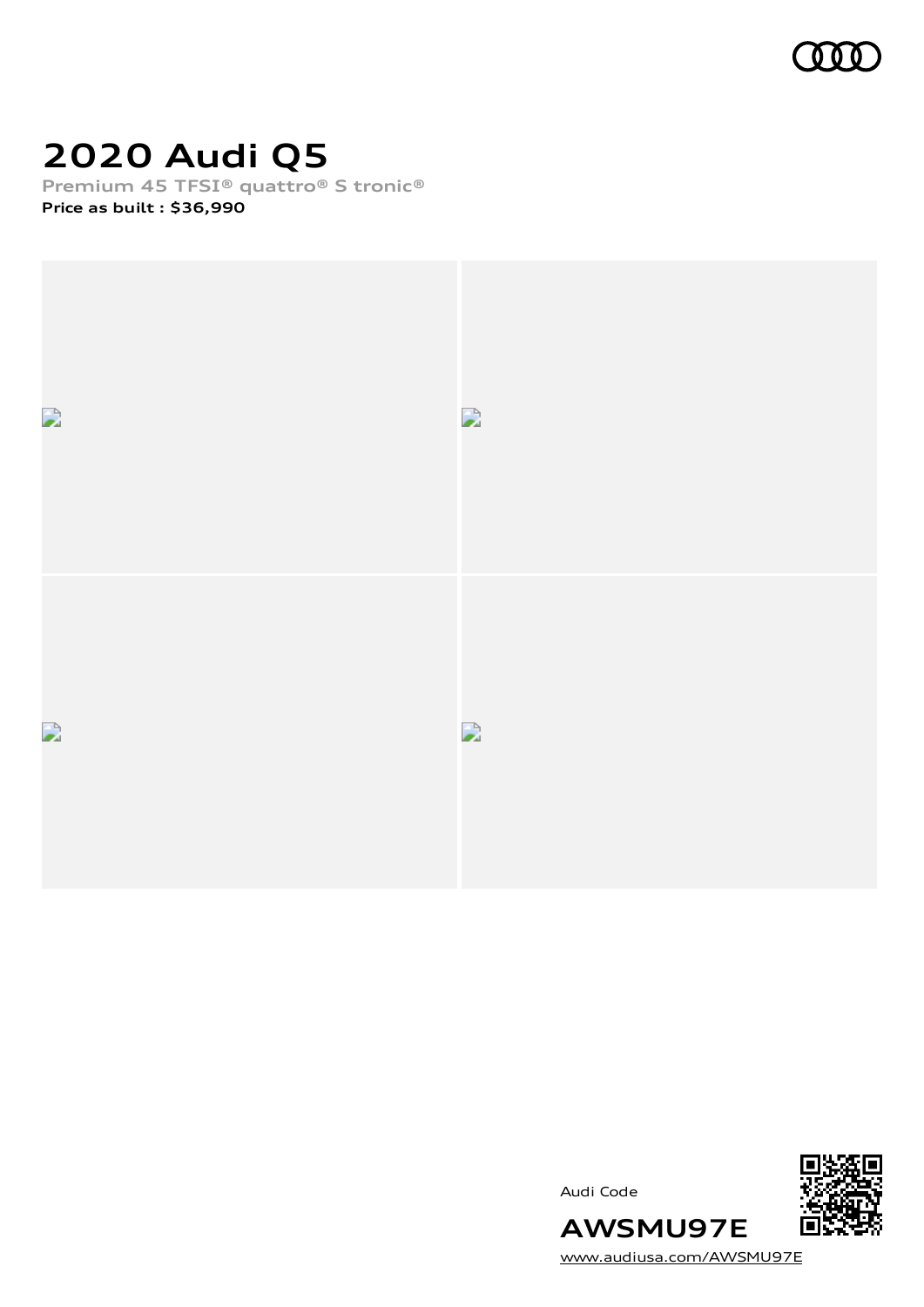# **Summary**

#### **Audi 2020 Audi Q5** Premium 45 TFSI® quattro® S tronic®

**Price as buil[t](#page-8-0)** \$36,990

#### **Exterior colour**

Navarra Blue metallic

# $\overline{\phantom{a}}$

#### **Further Information**

|                 | N٥           |
|-----------------|--------------|
| Mileage         | 19,428 miles |
| Type of vehicle | Used car     |

**Warranty**

#### **Interior colour**

| Seats     | Rock Gray              |
|-----------|------------------------|
| Dashboard | Granite Gray/Rock Gray |
| Carpet    | Granite Gray           |
| Headliner | Gray                   |

#### **Audi Code** AWSMU97E

**Your configuration on www.audiusa.com** [www.audiusa.com/AWSMU97E](https://www.audiusa.com/AWSMU97E)

**Commission number** 55cce8730a0e09a80126

### **Technical Specifications**

| Engine type                  | 2.0-liter four-cylinder                       |
|------------------------------|-----------------------------------------------|
| stroke                       | Displacement/Bore and 1,984/82.5 x 92.8 cc/mm |
| Torque                       | 273 lb-ft@rpm                                 |
| Top track speed              | 130 mph mph                                   |
| Acceleration (0 - 60<br>mph) | 5.9 seconds seconds                           |
| Recommended fuel             | Premium                                       |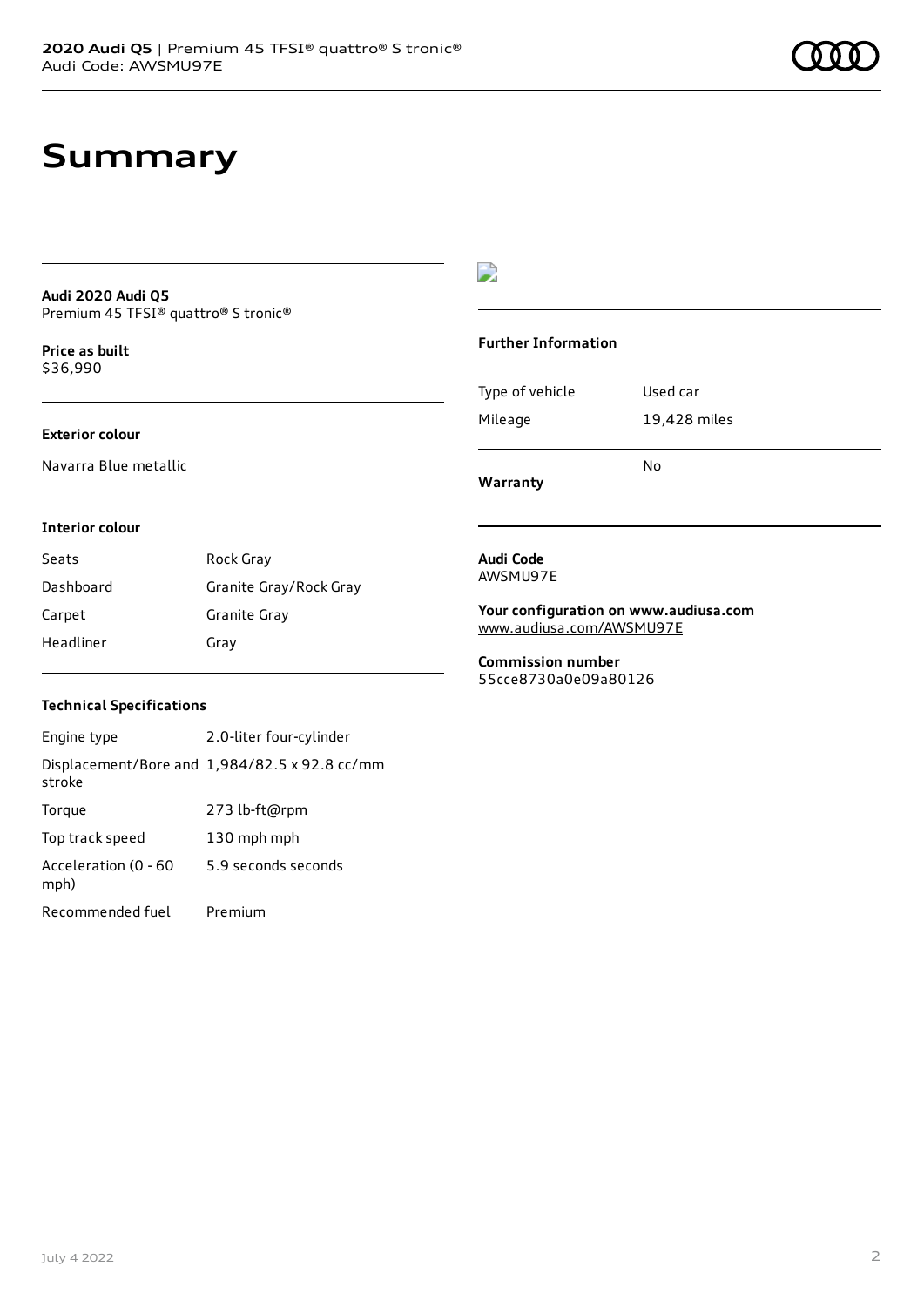

# **Standard features**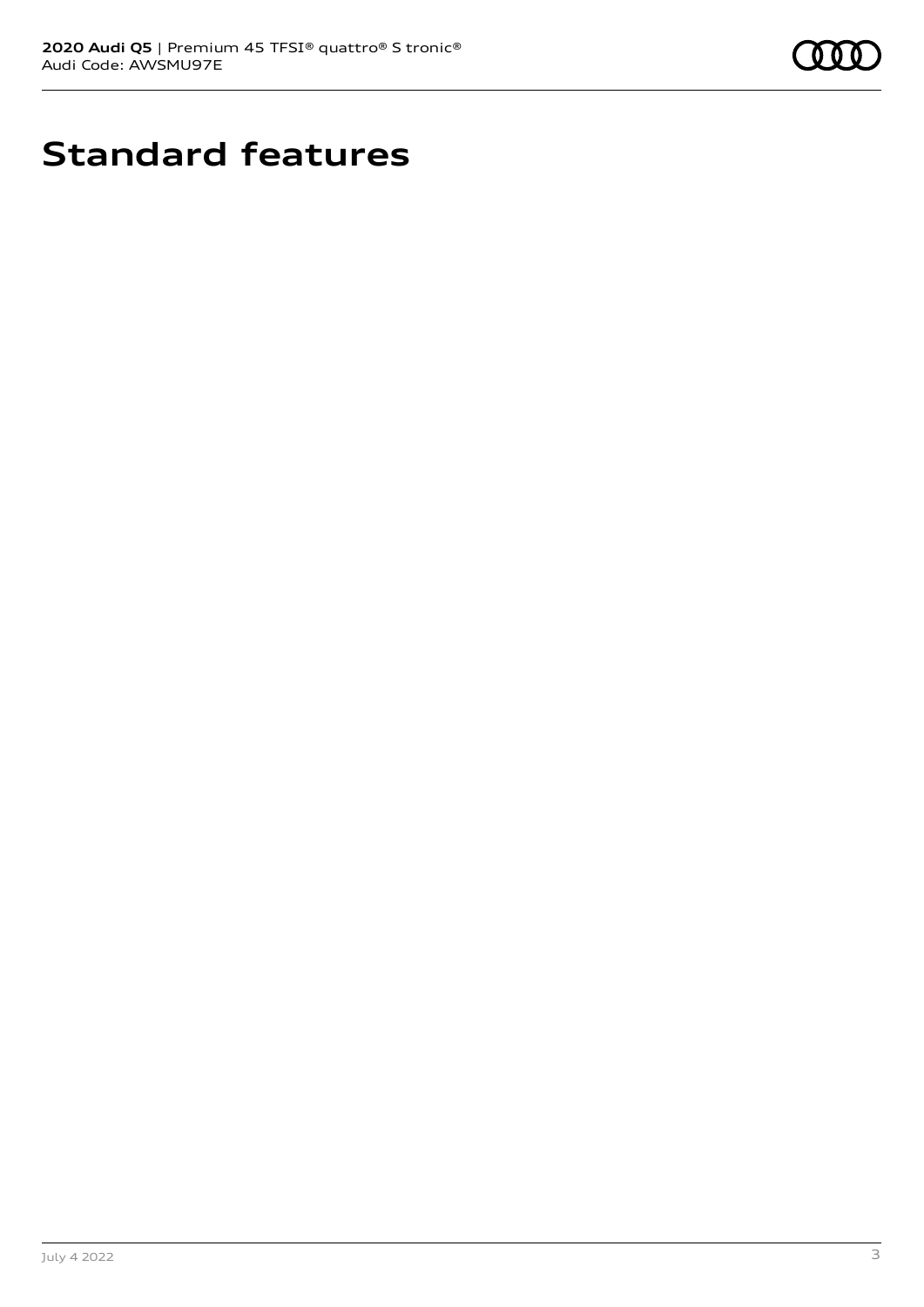# **Dealer remarks**

Black Leather.

CARFAX One-Owner. Clean CARFAX. 2020 Audi Q5 Premium quattro 2020 Audi Q5 Premium quattro Blue 4D Sport Utility 2.0L TFSI 7-Speed Automatic S tronic quattro

As the largest Audi dealership in the Eastern region, we proudly offer the largest selection of both new and certified pre-owned vehicles in the area. But when you choose to come to Biener Audi, you're getting so much more than just a fantastic selection: You're also getting 80-plus years of customer service experience and a lowpressure car-buying experience. We've even been recognized for our outstanding service multiple times, with an Audi Magna Society award, the 2015 New York Audi Dealer of the Year title from DealerRater.com and an International Five Star Diamond Award from the American Academy of Hospitality Sciences. When you come to our Audi dealership in Great Neck, NY, you'll see that we're excited to help you, from one family to another, one family at a time. Need another reason to pay us a visit? Here's why you should come to Biener Audi: By shopping with us, you'll have a positive and honest experience. When you come in for your scheduled service appointment, you'll receive a complimentary car wash. You'll never have to worry when you need a rental that's up to your high standards since we have the largest Audi loaner car fleet in the region, right here at our dealership. We have a drive-in, climate-controlled service drive for your comfort and convenience. We offer a free local shuttle service for service customers who need to go about their busy days. If you choose to wait, our service waiting area is comfortable and spacious, with HDTV, laptop stations, coffee, snacks, refreshments and free Wi-Fi. We offer a state-of-the-art service facility with factory-trained technicians and support staff who can answer all your questions, and have extended weekday service pickup hours for your convenience.

Awards:

\* 2020 KBB.com Best Buy Awards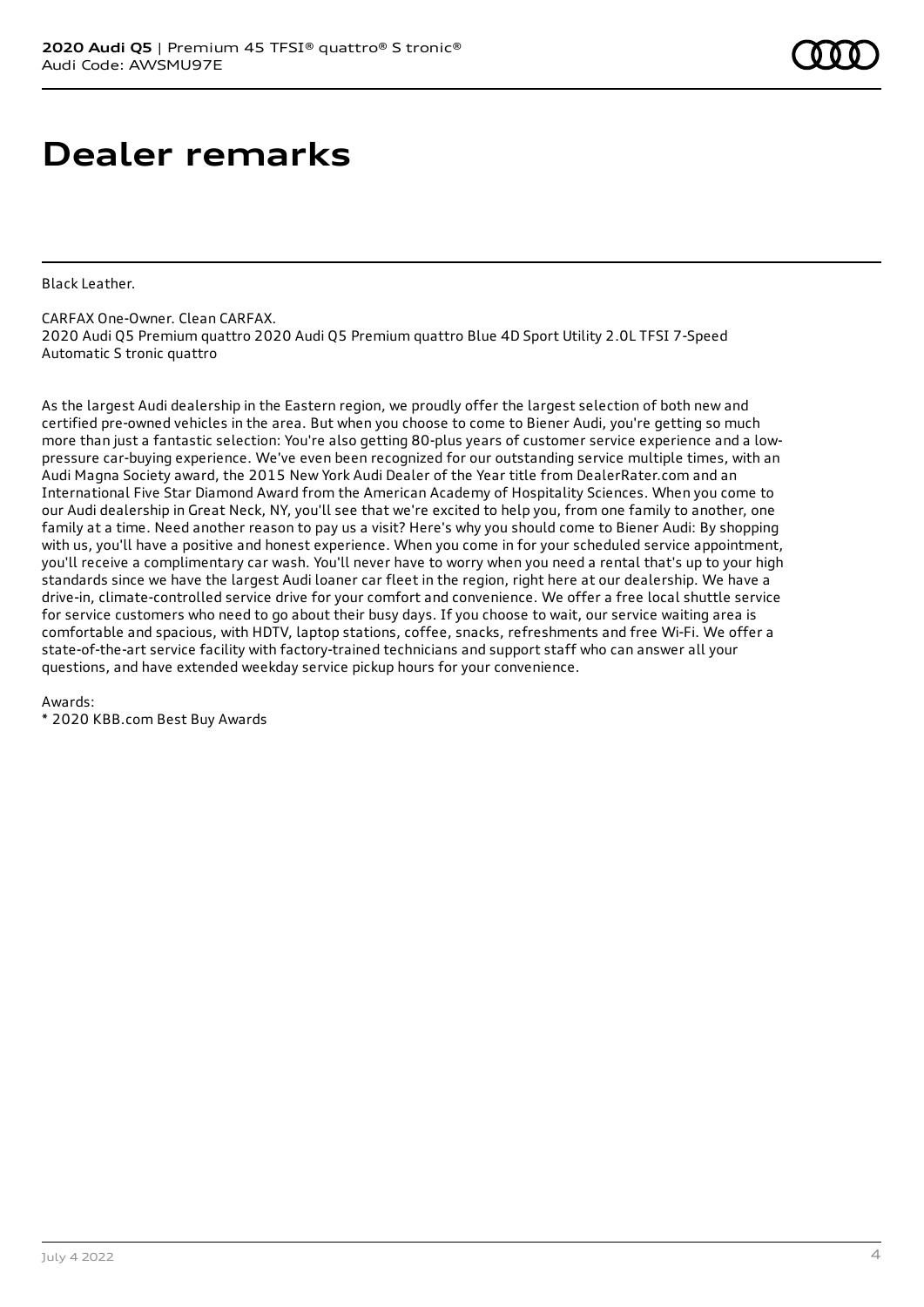# **Technical Specifications**

#### July 4 2022 5

| Engine type                                 | 2.0-liter four-cylinder                       | Steering type                              | Electromechanical power steering                                     |
|---------------------------------------------|-----------------------------------------------|--------------------------------------------|----------------------------------------------------------------------|
| Power Level                                 | 45                                            |                                            | system                                                               |
| Displacement                                | 2.0 l                                         | Turning diameter, curb- 38.4 ft<br>to-curb |                                                                      |
| Max. output ps/hp                           | 248 @ rpm                                     | Steering ratio                             | 15.8:1                                                               |
| Towing capacity                             | 4,400-lb lb                                   |                                            |                                                                      |
| Torque                                      | 273 lb-ft@rpm                                 | Suspension                                 |                                                                      |
| Valvetrain                                  | 16-valve DOHC with Audi valvelift<br>system   | Front axle                                 | Five-link front suspension                                           |
| Acceleration (0 - 60<br>mph)                | 5.9 seconds seconds                           | Rear axle                                  | Five-link rear suspension                                            |
| Engine block                                | Cast-iron                                     |                                            |                                                                      |
| Induction/fuel injection Turbocharged/TFSI® |                                               | <b>Brakes</b>                              |                                                                      |
| Cylinder head                               | Aluminum-alloy                                | Front brakes                               | 13.3 (ventilated disc) in                                            |
| stroke                                      | Displacement/Bore and 1,984/82.5 x 92.8 cc/mm | Rear brakes                                | 13.0 (ventilated disc) in                                            |
| Top track speed                             | 130 mph mph                                   | <b>Body</b>                                |                                                                      |
| <b>Electrical system</b>                    |                                               | Material                                   | Multi-material body construction<br>(steel and aluminum composition) |
| Alternator                                  | 110-150 A                                     |                                            |                                                                      |
| Battery                                     | 420 A/75 Ah                                   | <b>Warranty   Maintenance</b>              |                                                                      |
| Transmission   Drivetrain                   |                                               | Warranty                                   | 4-year/50,000-mile Audi New<br>Vehicle Limited Warranty              |

**Steering**

**Engineering | Performance**

| Drivetrain type | quattro <sup>®</sup> all-wheel drive with ultra <sup>®</sup><br>technology |
|-----------------|----------------------------------------------------------------------------|
| Transmission    | Seven-speed S tronic <sup>®</sup> dual-clutch<br>automatic transmission    |

**(1/2)**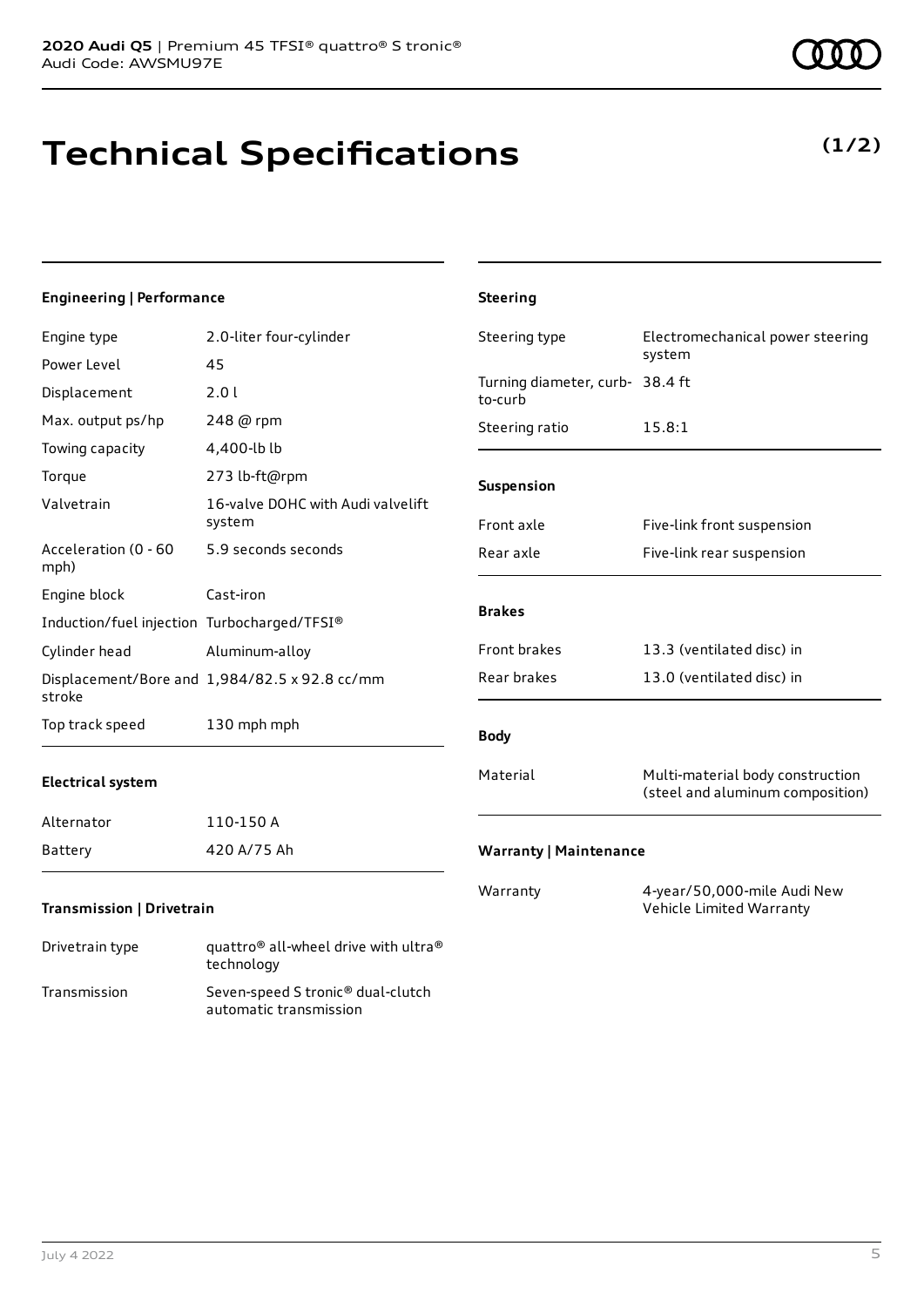# **Technical Specifications**

## **Exterior Measurements**

| Height                           | 65.3 in    |
|----------------------------------|------------|
| Overall width without<br>mirrors | 74.5 in    |
| Length                           | 183.6 in   |
| Wheelbase                        | $111.0$ in |
| Drag coefficient                 | 0.32 Cw    |
| Overall width with<br>mirrors    | 84.3 in    |
| Track rear                       | 63.3 in    |
| Track front                      | 63.6 in    |
| Curb weight                      | 4045 lb    |
| Ground clearance,<br>loaded      | 8.2 in     |

#### **Interior measurements**

| Seating capacity                          | 5                      |
|-------------------------------------------|------------------------|
| Shoulder room, rear                       | 56.5 in                |
| Head room with front<br>sunroof           | 40.2 in                |
| Leg room, rear                            | 37.8 in                |
| Shoulder room, front                      | 57.7 in                |
| Head room with rear<br>sunroof            | 37.7 in                |
| Head room, rear                           | 39.3 in                |
| Leg room, front                           | 41.0 in                |
| Head room, front                          | 41.7 in                |
| Cargo volume, rear<br>seatbacks up/folded | 25.1/53.1 cu ft, cu ft |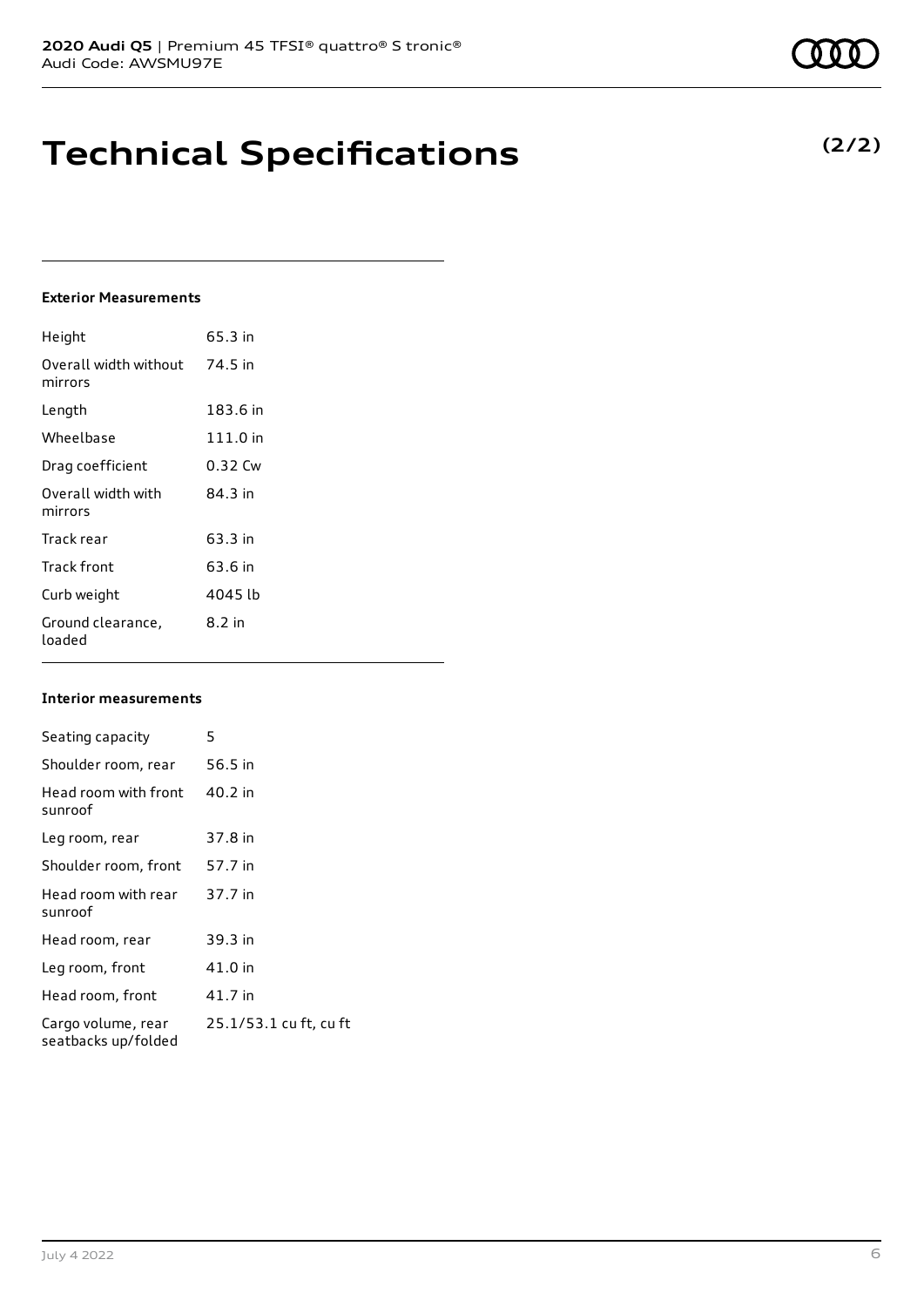# **Consumption- and emission**

#### **Consumption by NEDC**

| urban       | 22 mpg |
|-------------|--------|
| extra-urban | 28 mpg |
| combined    | 24 mpg |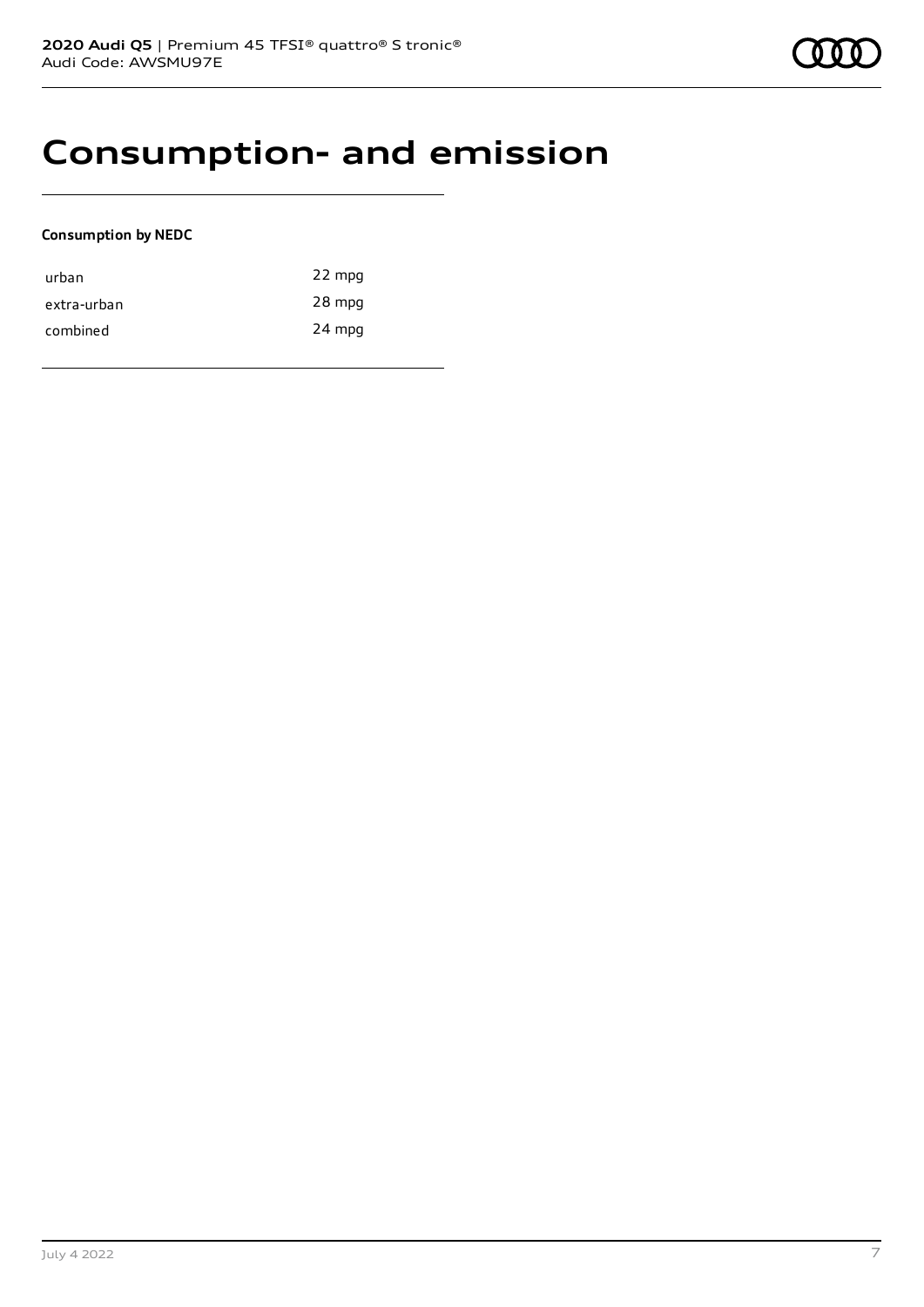

# **Contact**

Dealer **Biener Audi**

795 Northern Blvd 11021 Great Neck NY

Phone: +15168292834 FAX: 5168291254

www: [https://www.bieneraudi.com](https://www.bieneraudi.com/)